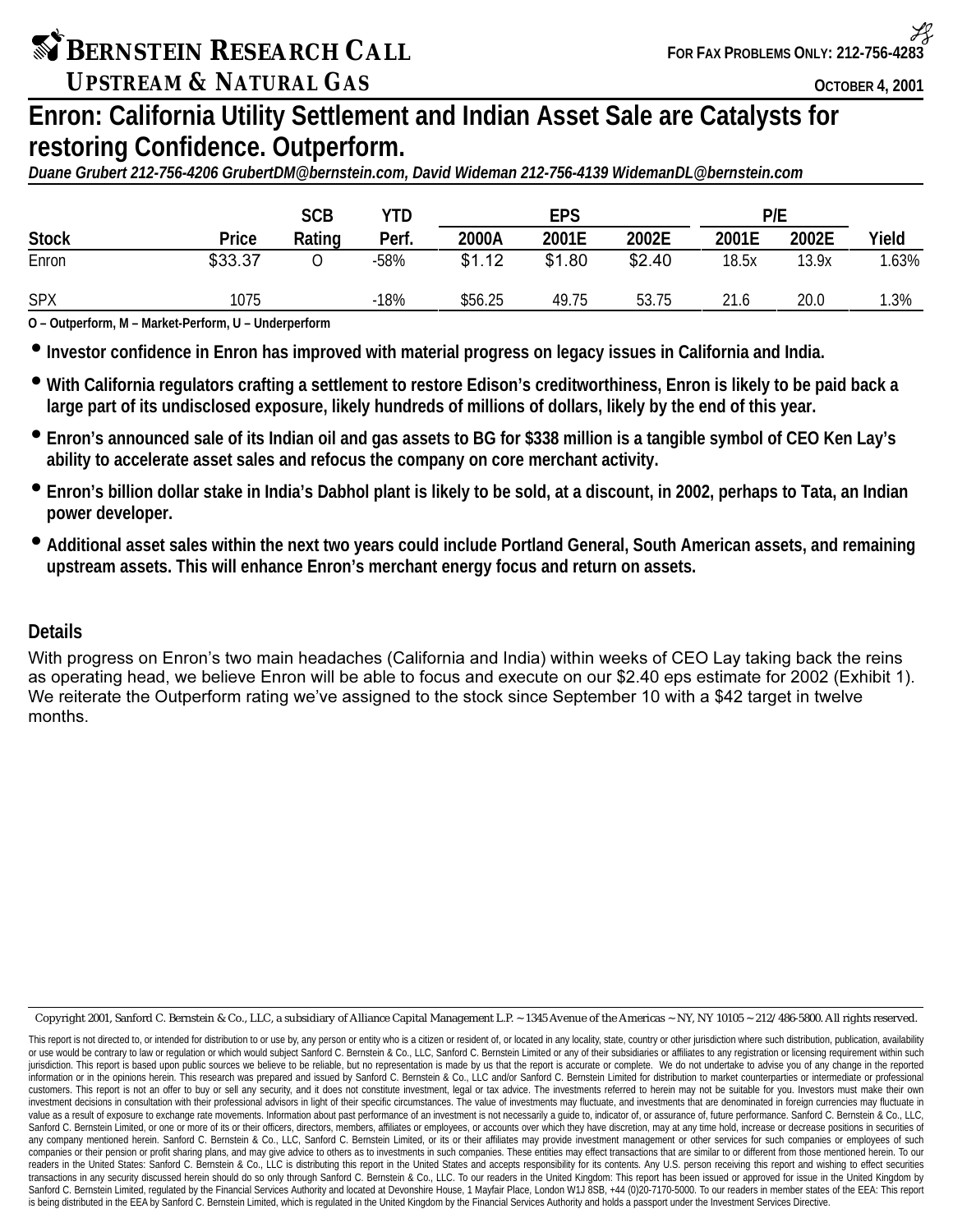#### **Fxhibit 1 Enron Corp and Subsidiaries** nillian ¢

| Selected Fillancial Data, in inimon \$              | 1998       | 1999   | 2000      | 2001E      | 2002E      | 2003E      | 2004E      | 2005E   |
|-----------------------------------------------------|------------|--------|-----------|------------|------------|------------|------------|---------|
| Revenues, Net of Intercompany                       |            |        |           |            |            |            |            |         |
| Transportation and Distribution                     |            |        |           |            |            |            |            |         |
| Gas Pipeline Group                                  | 794        | 768    | 776       | 793        | 793        | 797        | 797        | 797     |
| <b>Portland General</b>                             | 1,196      | 1,379  | 2,256     | 2,991      | 3,171      | 3,361      | 3,563      | 3,777   |
| Wholesale Energy Operations and Services            | 27,220     | 35,501 | 93,296    | 177,262    | 239,304    | 299,130    | 373.913    | 467,391 |
| <b>Retail Energy Services</b>                       | 1.072      | 1,518  | 1,766     | 2.296      | 2.755      | 3,306      | 3.967      | 4,761   |
| <b>Broadband Services</b>                           |            |        | 495       | 198        | 248        | 297        | 356        | 428     |
| <b>Exploration and Production</b>                   | 750        | 429    |           |            |            |            |            |         |
| Corporate and other                                 | 385        | 651    | 400       | 400        | 400        | 400        | 400        | 401     |
| <b>Total</b>                                        | 31,417     | 40,246 | 98,989    | 183,940    | 246,670    | 307,292    | 382,996    | 477,554 |
| <b>EBIT</b>                                         |            |        |           |            |            |            |            |         |
| <b>Transportation and Distribution</b>              |            |        |           |            |            |            |            |         |
| Gas Pipeline Group                                  | 351        | 380    | 391       | 406        | 401        | 410        | 405        | 405     |
| <b>Portland General</b>                             | 286        | 305    | 341       | 298        | 342        | 391        | 444        | 502     |
| Wholesale Energy Operations and Services            | 968        | 1,317  | 2,252     | 2,895      | 3,039      | 3,582      | 4,298      | 5,158   |
| <b>Retail Energy Services</b>                       | $-119$     | $-68$  | 111       | 230        | 275        | 331        | 397        | 476     |
| <b>Broadband Services</b>                           | $\Omega$   |        | $-48$     | $-158$     | 27         | 53         | 107        | 128     |
| <b>Exploration and Production</b>                   | 128        | 65     |           |            |            |            |            |         |
| Corporate and other                                 | 7          | $-17$  | $-615$    | $-450$     | $-250$     | $-250$     | $-250$     | $-250$  |
| <b>EBIT - Recurring</b>                             | 1,621      | 1,982  | 2,432     | 3,219      | 3,835      | 4,517      | 5,401      | 6,419   |
| Non-recurring items                                 | $-39$      | 13     |           |            |            |            |            |         |
| <b>Total EBIT</b>                                   | 1,582      | 1,995  | 2,432     | 3,219      | 3,835      | 4,517      | 5,401      | 6,419   |
| Interest and Related charges, net                   | 550        | 656    | 838       | 879        | 884        | 928        | 975        | 1,023   |
| <b>Pre Tax Income</b>                               | 1,032      | 1,339  | 1,594     | 2,340      | 2,951      | 3,589      | 4,426      | 5,396   |
| Income Tax Provision (Benefit)                      | 175        | 104    | 434       | 483        | 575        | 678        | 810        | 963     |
| <b>Dividends</b>                                    | 77         | 76     | 77        | 78         | 78         | 78         | 78         | 78      |
| <b>Minority Interests</b>                           | 77         | 135    | 154       | 150        | 150        | 150        | 150        | 150     |
| Net Income before cumulative changes                | 703        | 1024   | 929       | 1629       | 2148       | 2683       | 3388       | 4205    |
| Cumulative effect of accounting changes, net of tax |            | $-131$ |           |            |            |            |            |         |
| <b>Net Income</b>                                   | 703        | 893    | 929       | 1629       | 2148       | 2683       | 3388       | 4205    |
| Preferred stock dividend                            | 17         | 66     | 83        | 85         | 85         | 85         | 85         | 85      |
| <b>Earnings</b>                                     | 686        | 827    | 846       | 1544       | 2063       | 2598       | 3303       | 4120    |
| <b>Earning per share</b>                            |            |        |           |            |            |            |            |         |
| <b>Diluted</b>                                      | \$<br>1.01 | 1.10   | 1.12<br>S | \$<br>1.77 | 2.40<br>S  | 3.02       | 3.83<br>S  | \$4.78  |
| EPS with low margins and revenues in wholesale      |            |        |           |            | 2.12<br>\$ | \$<br>2.42 | \$<br>2.73 | \$2.98  |

Source: Company reports, Bernstein estimates

### **California settlement with Edison**

A surprise settlement plan was announced October 3 by California power regulators to work to restore Edison's creditworthiness. Edison has \$3.3 Billion of obligations unpaid as a result of this year's California power market debacle. The settlement intends to have Edison apply its cash on hand plus any future refunds from wholesalers to pay off back debt to power providers including Enron. Under the plan, Edison will reportedly be able to make good on \$3 Billion of current obligations.

Enron has repeatedly reported that it has fully reserved against credit risk in California. This proposed settlement then has the potential to free up cash on the order of several hundred million dollars. The exact figure has never been disclosed by the company.